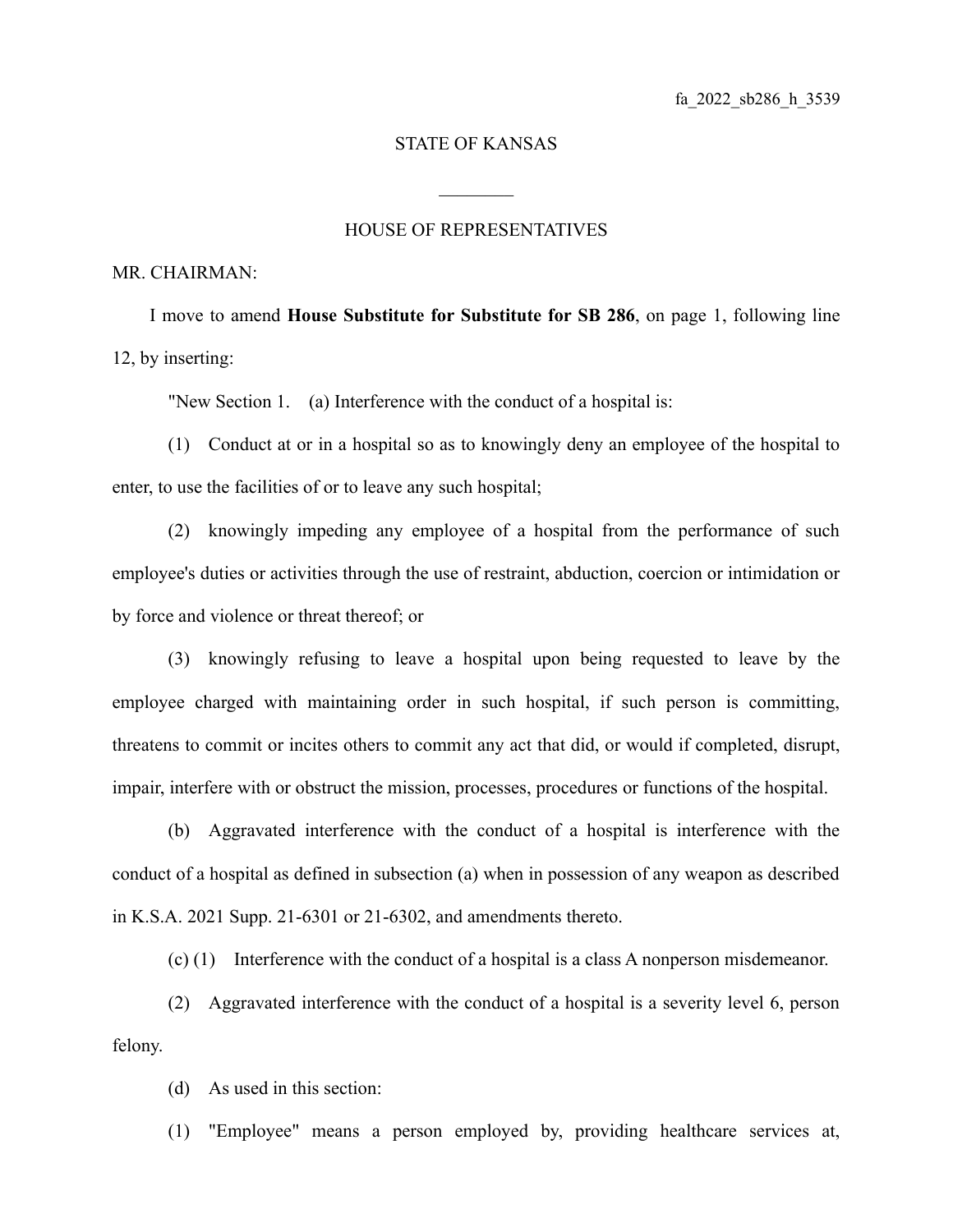volunteering at or participating in an educational course of instruction at a hospital; and

(2) "hospital" means the same as the term is defined in K.S.A. 65-425, and amendments thereto.

(e) This section shall be a part of and supplemental to the Kansas criminal code.

Sec. 2. K.S.A. 2021 Supp. 21-5413 is hereby amended to read as follows: 21-5413. (a) Battery is:

(1) Knowingly or recklessly causing bodily harm to another person; or

(2) knowingly causing physical contact with another person when done in a rude, insulting or angry manner.

(b) Aggravated battery is:

(1) (A) Knowingly causing great bodily harm to another person or disfigurement of another person;

(B) knowingly causing bodily harm to another person with a deadly weapon, or in any manner whereby great bodily harm, disfigurement or death can be inflicted; or

(C) knowingly causing physical contact with another person when done in a rude, insulting or angry manner with a deadly weapon, or in any manner whereby great bodily harm, disfigurement or death can be inflicted;

(2) (A) recklessly causing great bodily harm to another person or disfigurement of another person;

(B) recklessly causing bodily harm to another person with a deadly weapon, or in any manner whereby great bodily harm, disfigurement or death can be inflicted; or

(3) (A) committing an act described in K.S.A. 8-1567, and amendments thereto, when great bodily harm to another person or disfigurement of another person results from such act; or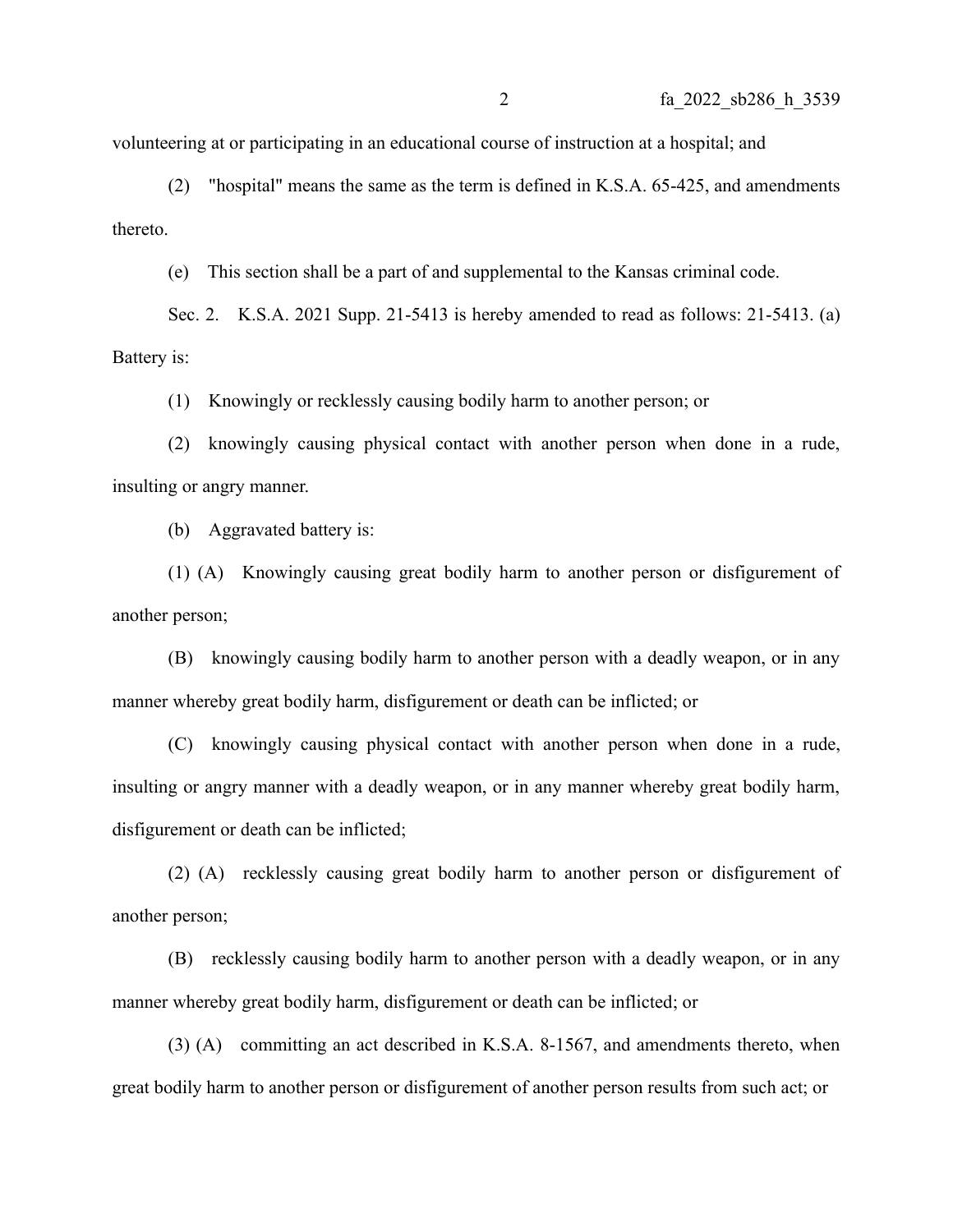(B) committing an act described in K.S.A. 8-1567, and amendments thereto, when bodily harm to another person results from such act under circumstances whereby great bodily harm, disfigurement or death can result from such act; or

(4) committing an act described in K.S.A. 8-1567, and amendments thereto, when great bodily harm to another person or disfigurement of another person results from such act while:

(A) In violation of any restriction imposed on such person's driving privileges pursuant to article 10 of chapter 8 of the Kansas Statutes Annotated, and amendments thereto;

(B) such person's driving privileges are suspended or revoked pursuant to article 10 of chapter 8 of the Kansas Statutes Annotated, and amendments thereto; or

(C) such person has been deemed a habitual violator as defined in K.S.A. 8-285, and amendments thereto, including at least one violation of K.S.A. 8-1567, and amendments thereto, or violating an ordinance of any city in this state, any resolution of any county in this state or any law of another state, which ordinance, resolution or law declares to be unlawful the acts prohibited by that statute.

(c) Battery against a law enforcement officer is:

(1) Battery, as defined in subsection (a)(2), committed against a:

(A) Uniformed or properly identified university or campus police officer while such officer is engaged in the performance of such officer's duty;

(B) uniformed or properly identified state, county or city law enforcement officer, other than a state correctional officer or employee, a city or county correctional officer or employee or a juvenile detention facility officer, or employee, while such officer is engaged in the performance of such officer's duty;

(C) uniformed or properly identified federal law enforcement officer while such officer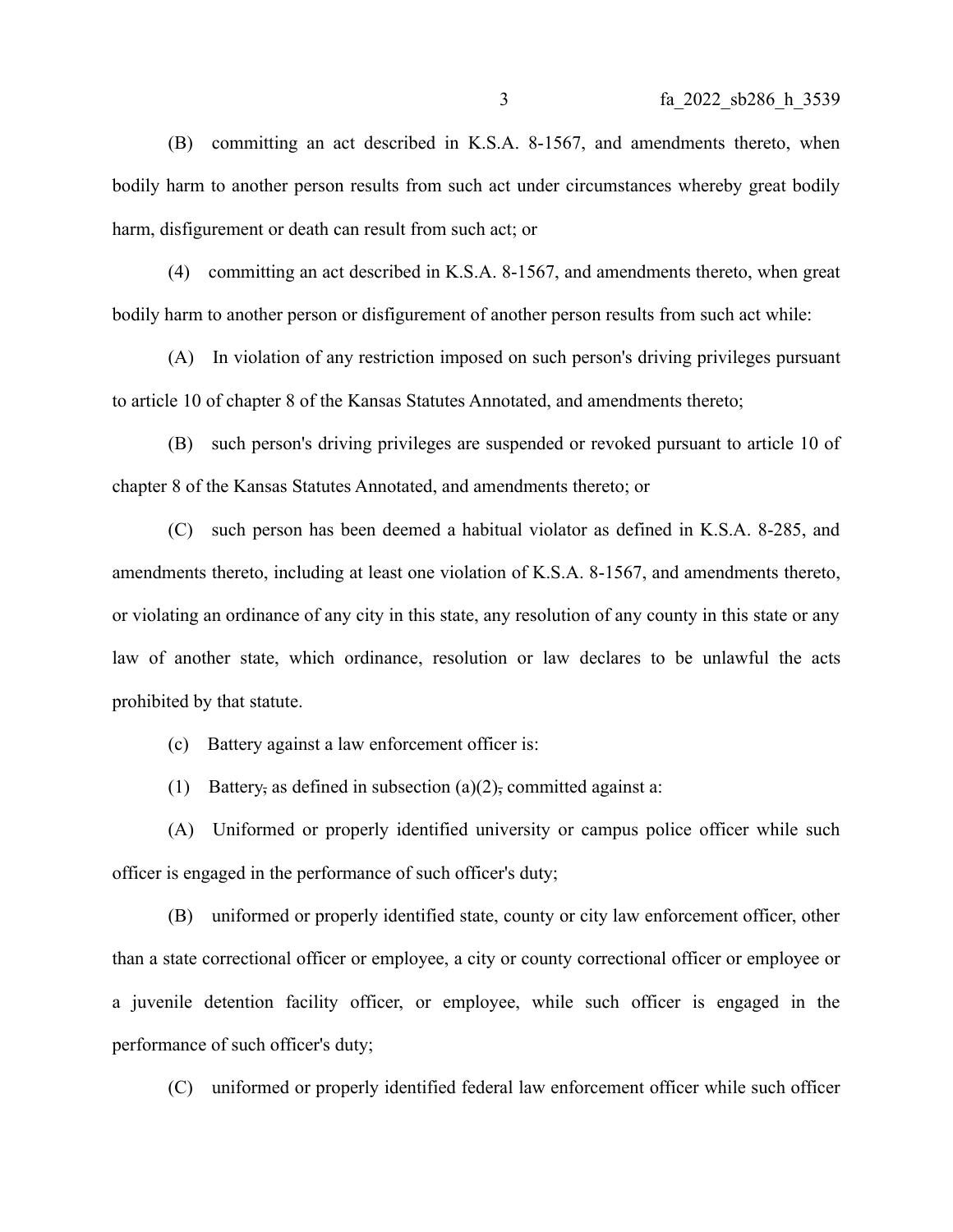is engaged in the performance of such officer's duty;

(D) judge, while such judge is engaged in the performance of such judge's duty;

(E) attorney, while such attorney is engaged in the performance of such attorney's duty; or

(F) community corrections officer or court services officer, while such officer is engaged in the performance of such officer's duty;

(2) battery, as defined in subsection (a)(1), committed against a:

(A) Uniformed or properly identified university or campus police officer while such officer is engaged in the performance of such officer's duty;

(B) uniformed or properly identified state, county or city law enforcement officer, other than a state correctional officer or employee, a city or county correctional officer or employee or a juvenile detention facility officer, or employee, while such officer is engaged in the performance of such officer's duty;

(C) uniformed or properly identified federal law enforcement officer while such officer is engaged in the performance of such officer's duty;

(D) judge, while such judge is engaged in the performance of such judge's duty;

(E) attorney, while such attorney is engaged in the performance of such attorney's duty;

or

(F) community corrections officer or court services officer, while such officer is engaged in the performance of such officer's duty; or

(3) battery, as defined in subsection (a) committed against a:

(A) State correctional officer or employee by a person in custody of the secretary of corrections, while such officer or employee is engaged in the performance of such officer's or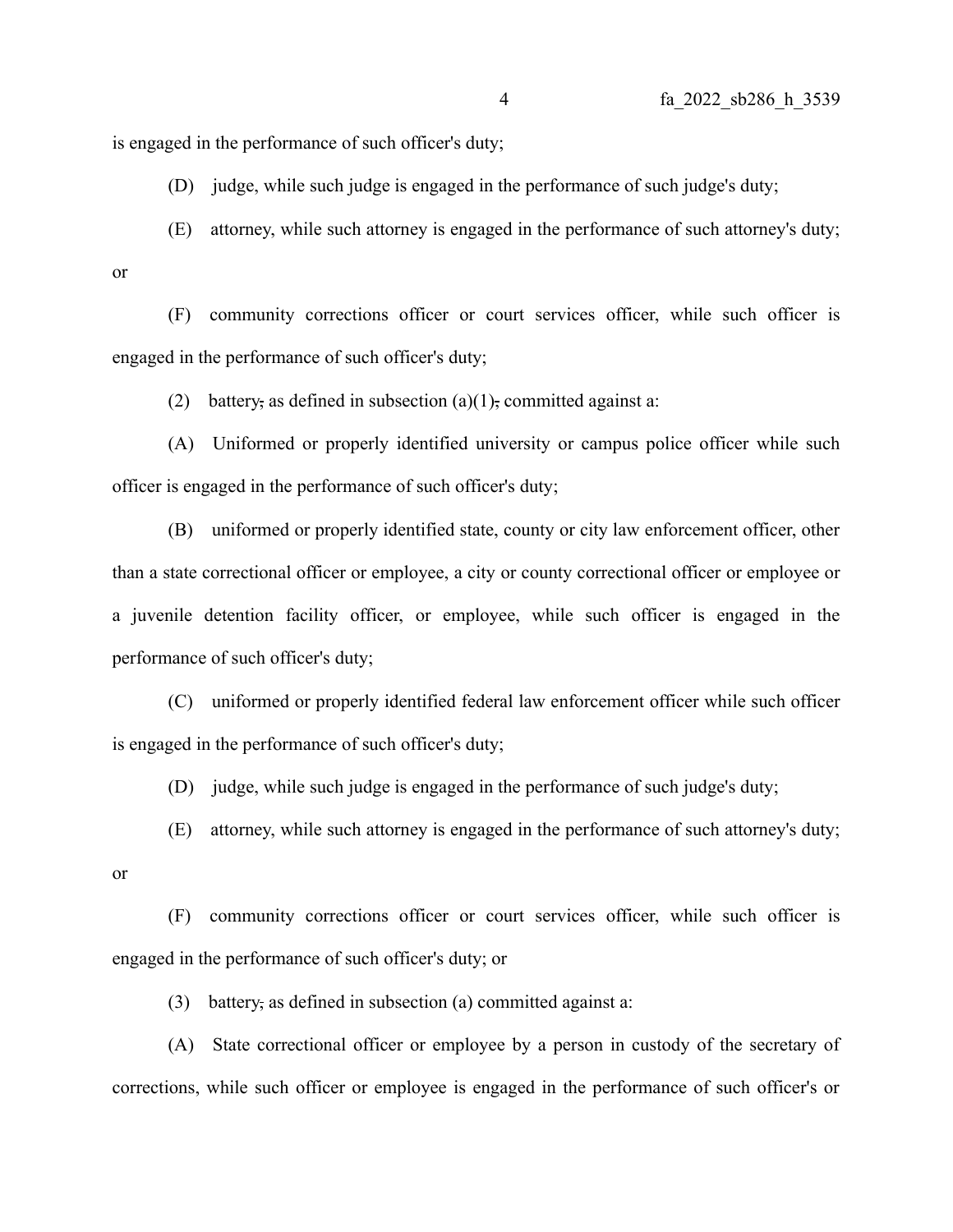employee's duty;

(B) state correctional officer or employee by a person confined in such juvenile correctional facility, while such officer or employee is engaged in the performance of such officer's or employee's duty;

(C) juvenile detention facility officer or employee by a person confined in such juvenile detention facility, while such officer or employee is engaged in the performance of such officer's or employee's duty; or

(D) city or county correctional officer or employee by a person confined in a city holding facility or county jail facility, while such officer or employee is engaged in the performance of such officer's or employee's duty.

(d) Aggravated battery against a law enforcement officer is:

(1) An-Aggravated battery, as defined in subsection  $(b)(1)(A)$  committed against a:

(A) Uniformed or properly identified state, county or city law enforcement officer while the officer is engaged in the performance of the officer's duty;

(B) uniformed or properly identified university or campus police officer while such officer is engaged in the performance of such officer's duty;

(C) uniformed or properly identified federal law enforcement officer while such officer is engaged in the performance of such officer's duty;

(D) judge, while such judge is engaged in the performance of such judge's duty;

(E) attorney, while such attorney is engaged in the performance of such attorney's duty;

or

(F) community corrections officer or court services officer, while such officer is engaged in the performance of such officer's duty;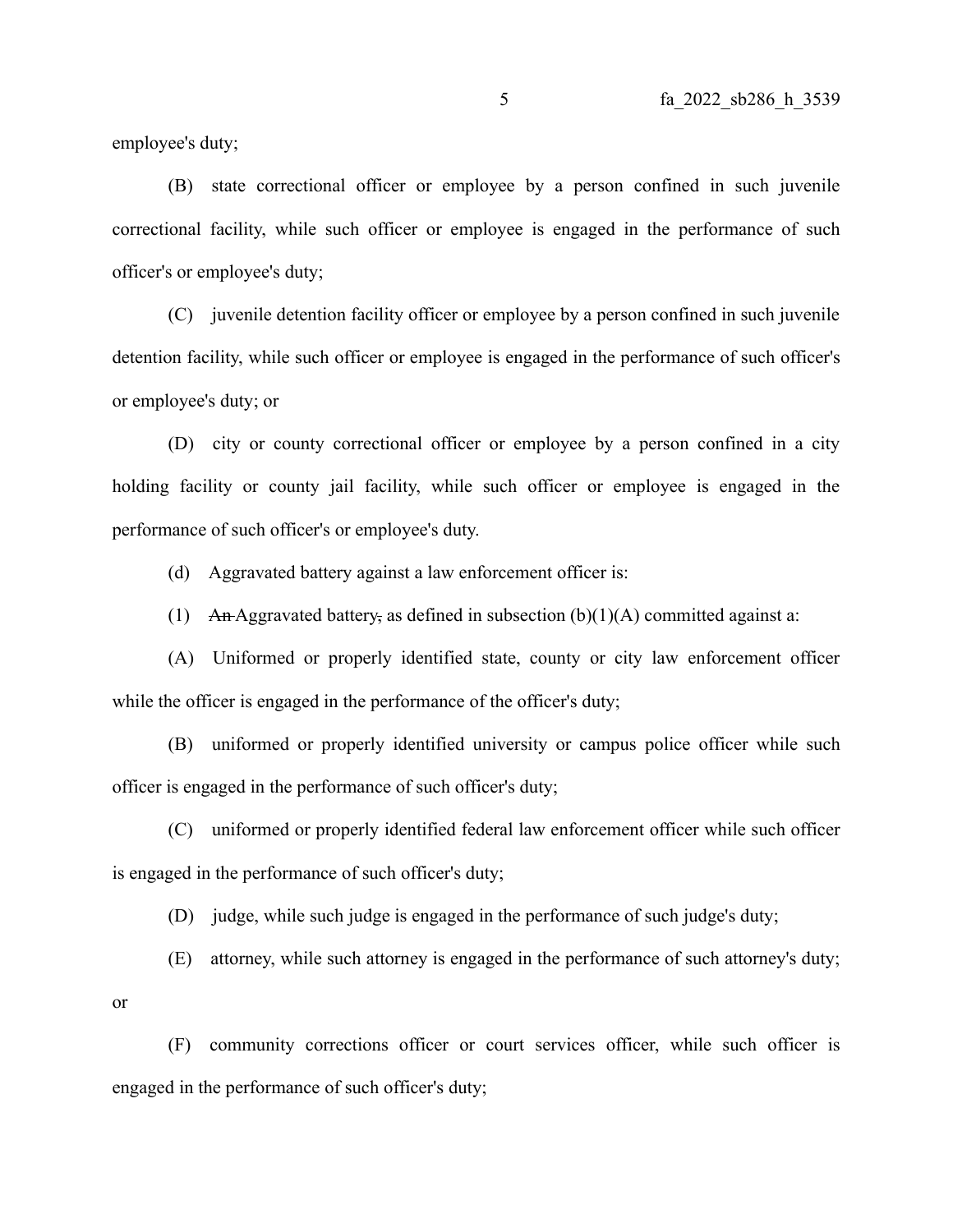(2) an aggravated battery, as defined in subsection  $(b)(1)(B)$  or  $(b)(1)(C)$ , committed against a:

(A) Uniformed or properly identified state, county or city law enforcement officer while the officer is engaged in the performance of the officer's duty;

(B) uniformed or properly identified university or campus police officer while such officer is engaged in the performance of such officer's duty;

(C) uniformed or properly identified federal law enforcement officer while such officer is engaged in the performance of such officer's duty;

(D) judge, while such judge is engaged in the performance of such judge's duty;

(E) attorney, while such attorney is engaged in the performance of such attorney's duty;

or

(F) community corrections officer or court services officer, while such officer is engaged in the performance of such officer's duty; or

(3) knowingly causing, with a motor vehicle, bodily harm to a:

(A) Uniformed or properly identified state, county or city law enforcement officer while the officer is engaged in the performance of the officer's duty;

(B) uniformed or properly identified university or campus police officer while such officer is engaged in the performance of such officer's duty; or

(C) uniformed or properly identified federal law enforcement officer while such officer is engaged in the performance of such officer's duty.

(e) Battery against a school employee is a battery, as defined in subsection (a), committed against a school employee in or on any school property or grounds upon which is located a building or structure used by a unified school district or an accredited nonpublic school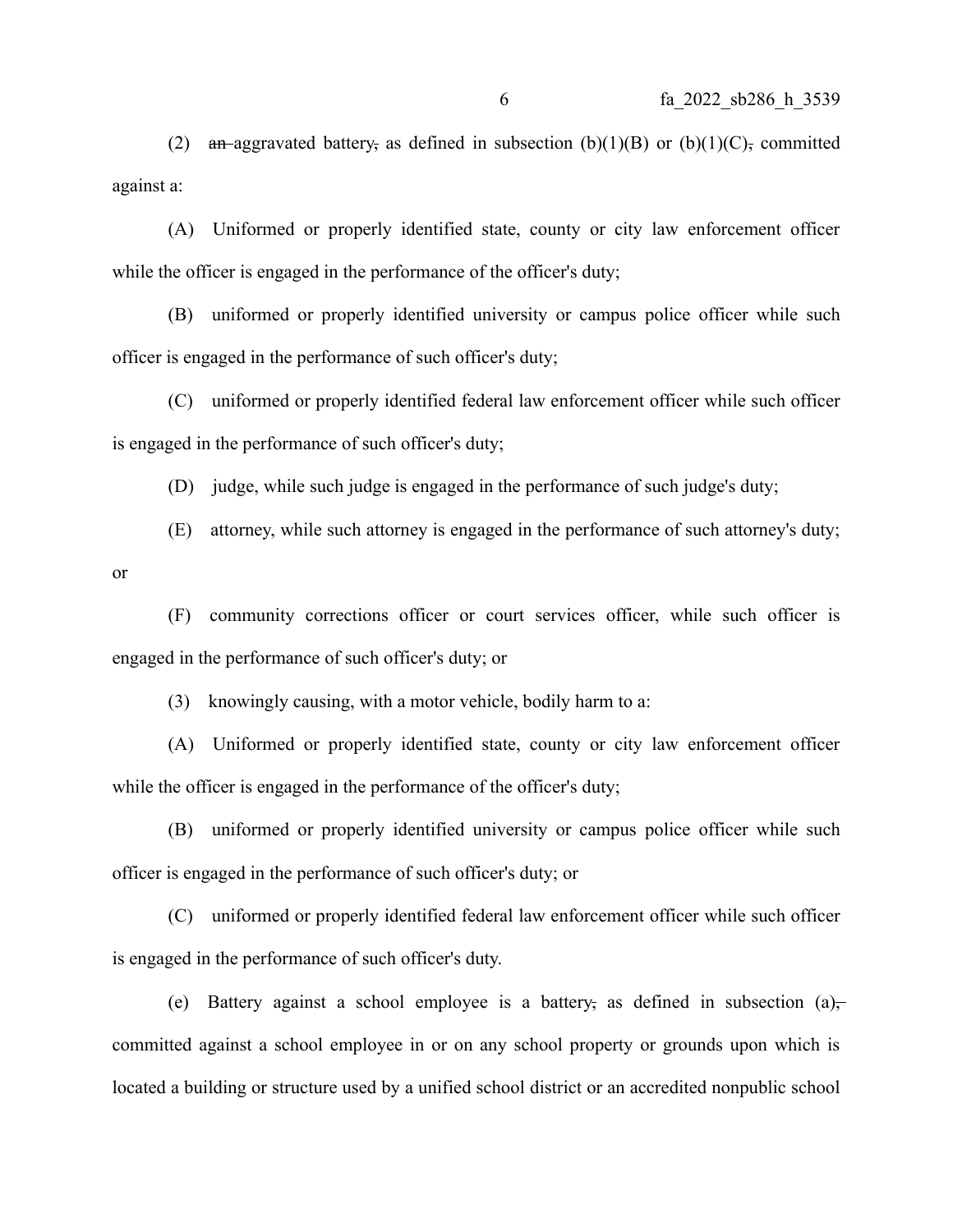for student instruction or attendance or extracurricular activities of pupils enrolled in kindergarten or any of the grades one through 12 or at any regularly scheduled school sponsored activity or event, while such employee is engaged in the performance of such employee's duty.

(f) Battery against a mental health employee is a battery, as defined in subsection (a), committed against a mental health employee by a person in the custody of the secretary for aging and disability services, while such employee is engaged in the performance of such employee's duty.

(g) Battery against a healthcare provider is a battery as defined in subsection (a) committed against a healthcare provider while such provider is engaged in the performance of such provider's duty.

- $(h)(1)$  Battery is a class B person misdemeanor.
- (2) Aggravated battery as defined in:
- (A) Subsection  $(b)(1)(A)$  or  $(b)(4)$  is a severity level 4, person felony;
- (B) subsection  $(b)(1)(B)$  or  $(b)(1)(C)$  is a severity level 7, person felony;
- (C) subsection  $(b)(2)(A)$  or  $(b)(3)(A)$  is a severity level 5, person felony; and
- (D) subsection  $(b)(2)(B)$  or  $(b)(3)(B)$  is a severity level 8, person felony.
- (3) Battery against a law enforcement officer as defined in:
- (A) Subsection  $(c)(1)$  is a class A person misdemeanor;
- (B) subsection  $(c)(2)$  is a severity level 7, person felony; and
- (C) subsection (c)(3) is a severity level 5, person felony.
- (4) Aggravated battery against a law enforcement officer as defined in:
- (A) Subsection (d)(1) or (d)(3) is a severity level 3, person felony; and
- (B) subsection (d)(2) is a severity level 4, person felony.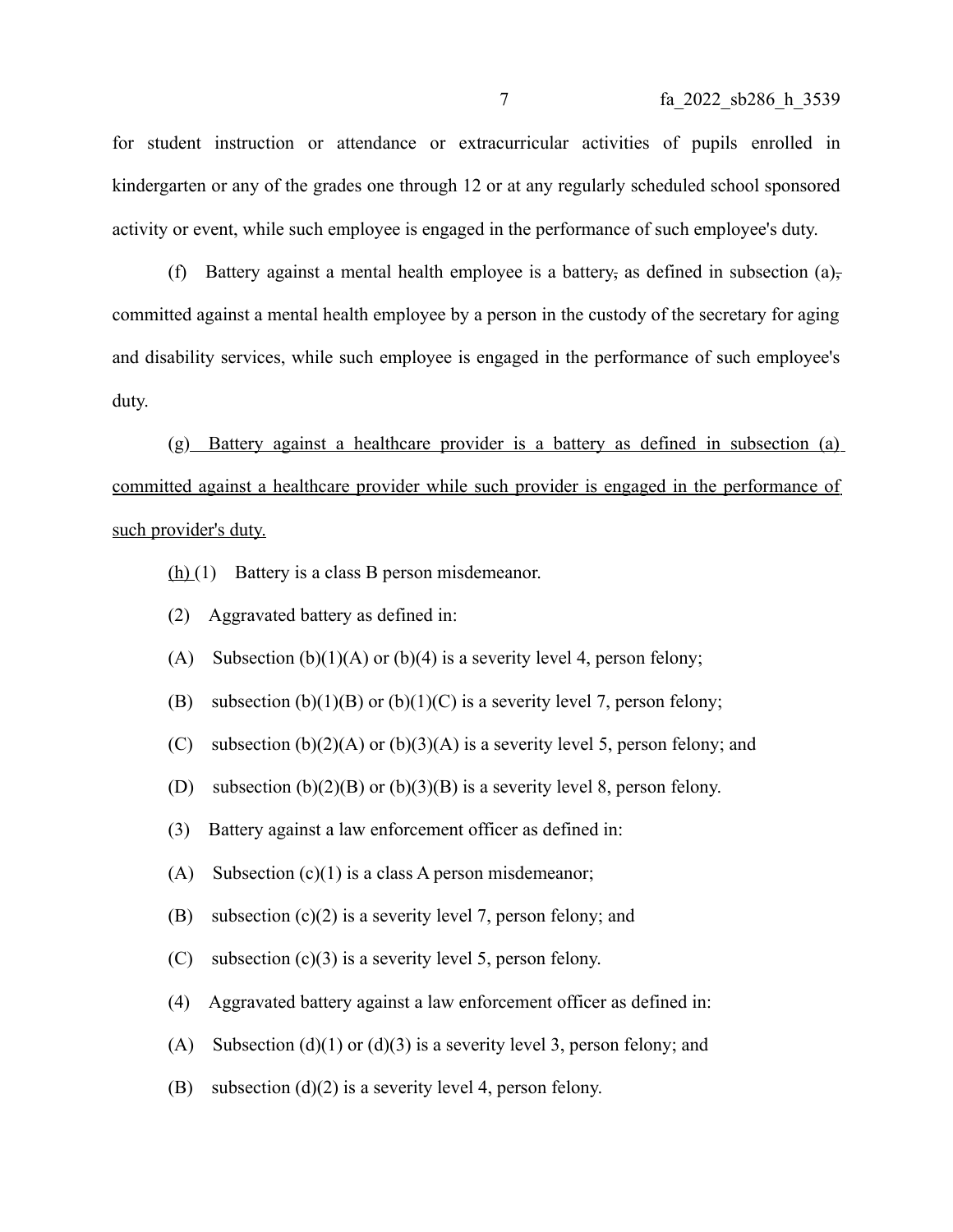(5) Battery against a school employee is a class A person misdemeanor.

(6) Battery against a mental health employee is a severity level 7, person felony.

(7) Battery against a healthcare provider is a class A person misdemeanor.

 $(h)(i)$  As used in this section:

(1) "Correctional institution" means any institution or facility under the supervision and control of the secretary of corrections;

(2) "state correctional officer or employee" means any officer or employee of the Kansas department of corrections or any independent contractor, or any employee of such contractor, whose duties include working at a correctional institution;

(3) "juvenile detention facility officer or employee" means any officer or employee of a juvenile detention facility as defined in K.S.A. 38-2302, and amendments thereto;

(4) "city or county correctional officer or employee" means any correctional officer or employee of the city or county or any independent contractor, or any employee of such contractor, whose duties include working at a city holding facility or county jail facility;

(5) "school employee" means any employee of a unified school district or an accredited nonpublic school for student instruction or attendance or extracurricular activities of pupils enrolled in kindergarten or any of the grades one through 12;

(6) "mental health employee" means: (A) An employee of the Kansas department for aging and disability services working at Larned state hospital, Osawatomie state hospital, Kansas neurological institute and Parsons state hospital and training center and the treatment staff as defined in K.S.A. 59-29a02, and amendments thereto; and (B) contractors and employees of contractors under contract to provide services to the Kansas department for aging and disability services working at any such institution or facility;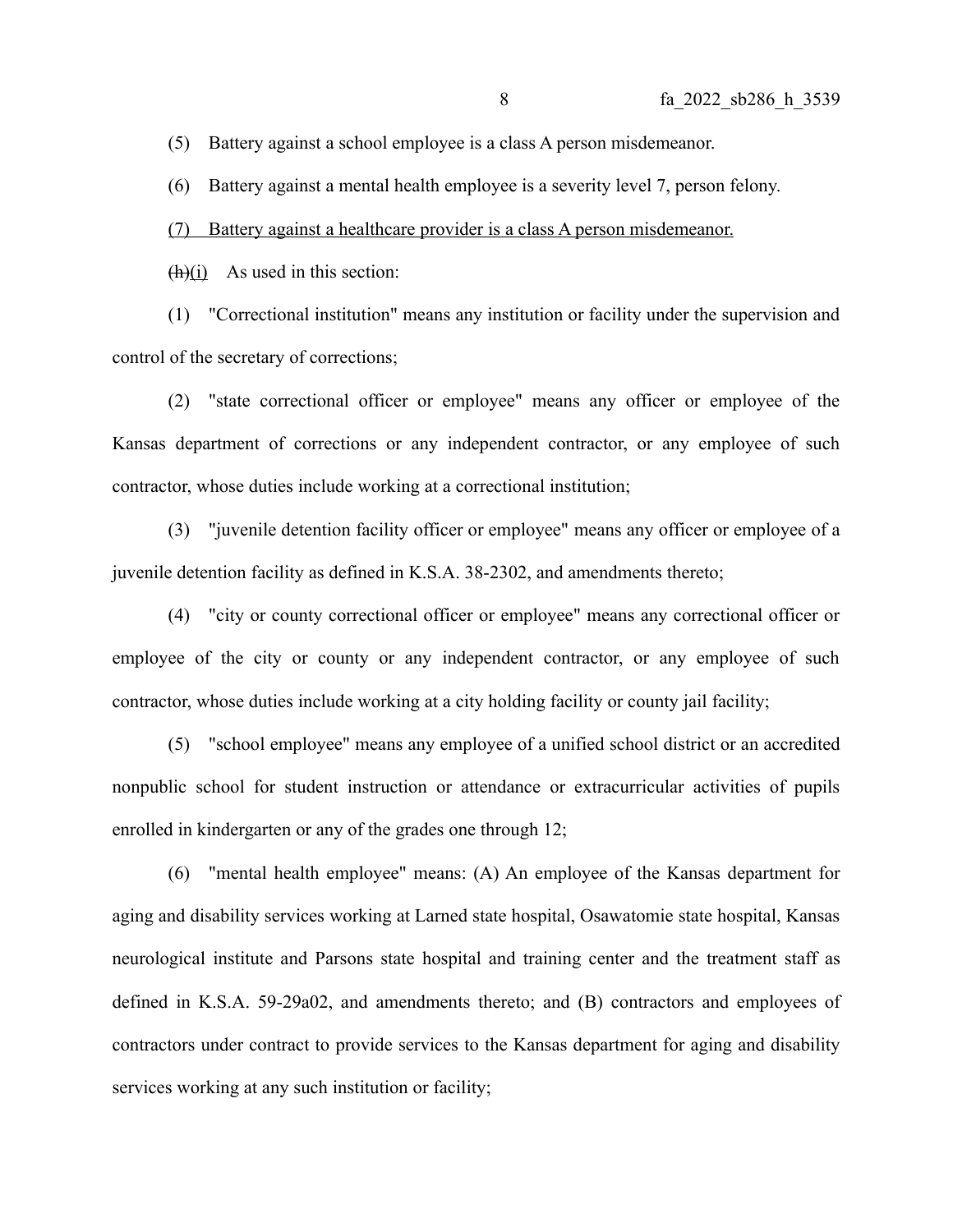(7) "judge" means a duly elected or appointed justice of the supreme court, judge of the court of appeals, judge of any district court of Kansas, district magistrate judge or municipal court judge;

(8) "attorney" means a: (A) County attorney, assistant county attorney, special assistant county attorney, district attorney, assistant district attorney, special assistant district attorney, attorney general, assistant attorney general or special assistant attorney general; and (B) public defender, assistant public defender, contract counsel for the state board of indigents' defense services or an attorney who is appointed by the court to perform services for an indigent person as provided by article 45 of chapter 22 of the Kansas Statutes Annotated, and amendments thereto;

(9) "community corrections officer" means an employee of a community correctional services program responsible for supervision of adults or juveniles as assigned by the court to community corrections supervision and any other employee of a community correctional services program that provides enhanced supervision of offenders such as house arrest and surveillance programs;

(10) "court services officer" means an employee of the Kansas judicial branch or local judicial district responsible for supervising, monitoring or writing reports relating to adults or juveniles as assigned by the court, or performing related duties as assigned by the court; and

(11) "federal law enforcement officer" means a law enforcement officer employed by the United States federal government who, as part of such officer's duties, is permitted to make arrests and to be armed; and

(12) "healthcare provider" means a person who is licensed, registered, certified or otherwise authorized by the state of Kansas to provide healthcare services in this state and